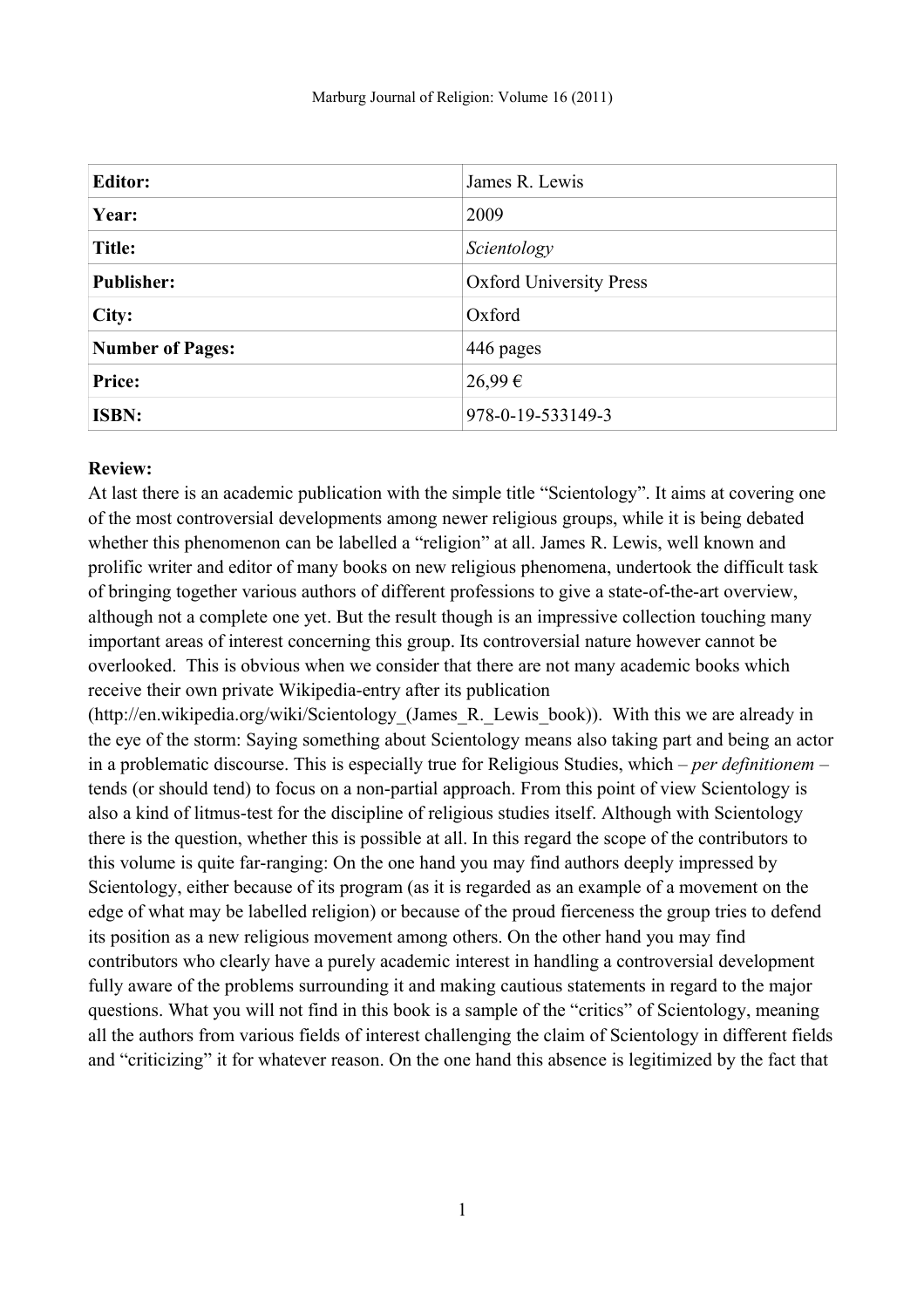there is a big sample of anti-Scientology-books and Scientology bashing articles, but – on the other hand – it may lead to the problem that the book is perceived in a "group legitimating" way (this is done in the review of this book by Terra Manca for the *International Journal of Cultic Studies* 1, 2010; and, on another level, in the satirical magazine *Private Eye*, April 2009, 16; both reviews are unfortunately the main source of the Wikipedia-article, by the way).

Now, for a short description of the content: The book begins with a sample of introductory essays, some of them with a highly programmatic approach. Gordon Melton's "Birth of a Religion" is taken out of his book "Church of Scientology" of 2000, one of the first attempts to describe Scientology as a religious movement in close connection with the material provided by the group itself (see the important review of this book by Marco Frenschkowski in the Marburg Journal of Religion Volume 6, 1, 2001: http://archiv.ub.uni-marburg.de/mjr/rev1\_1\_01.html). The second essay on "The Cultural Context of Scientology" is written by William Sims Bainbridge, a specialist on information technology, who has written a lot on Scientology presenting it as one of the most eminent and interesting developments in the field of religion. These two texts are followed by a concise and precise treatment of the major problems arising when dealing with Scientology: Douglas E. Cowan writes on "Perceptions, Premises, Promises, and Problematics" covering all the topics in a clear and objective way.

The second part of the book is devoted to "theoretical and quantitative approaches". Therein James R. Lewis provides an interesting article on "the growth of Scientology and the Stark model of religious 'success'", where he challenges a problem often perceived when dealing with newer movements, and that is their alleged enormous growth of membership figures. This article is not only dealing with Scientology but with other newer groups as well and can be regarded as a valuable source tool for further research. The following section of the book "community and practices" deals with three major important topics: the question of communal expression and community activity in Scientology (Peter B. Andersen and Rie Wellendorf) which is often denied for Scientology. The next contributions deal with the alleged "religious ceremonies" of Scientology (Régis Dericquebourg) and the well known "auditing" as a kind of core practice (Gail M. Harley and John Kieffer). Therein the focus is laid on the development of this practice and its history (as described by Roy Wallis in his book "The Road to Total Freedom" already) including the description of a regular "field experience" of the authors. In the next chapter on "sources and comparative approaches" various contributions are gathered together which aim at placing Scientology within the framework of other religious traditions. Frank K. Flinn takes the alleged resemblance to Buddhism into account; Andreas Grünschloss provides a very interesting chapter on Scientology as a "New Age"-religion and Gerald Wilms expands ideas of his valuable German dissertation on Scientology with the scope on the question of the "modernity" of Scientology. Dealing with Scientology cannot be complete without a chapter on "controversy". This is clearly expected by the reader but in this regard this book falls short. Therein three articles are presented which are dealing with the well known fact that controversial perception is a fact in the history of Scientology and a kind of spectre accompanying its development (and we may add: *since* its inception and *not only* in Europe - as exactly this book shows). It is especially with regards to this question that the approach taken to the problem is crucial. This is more than obvious with the essay